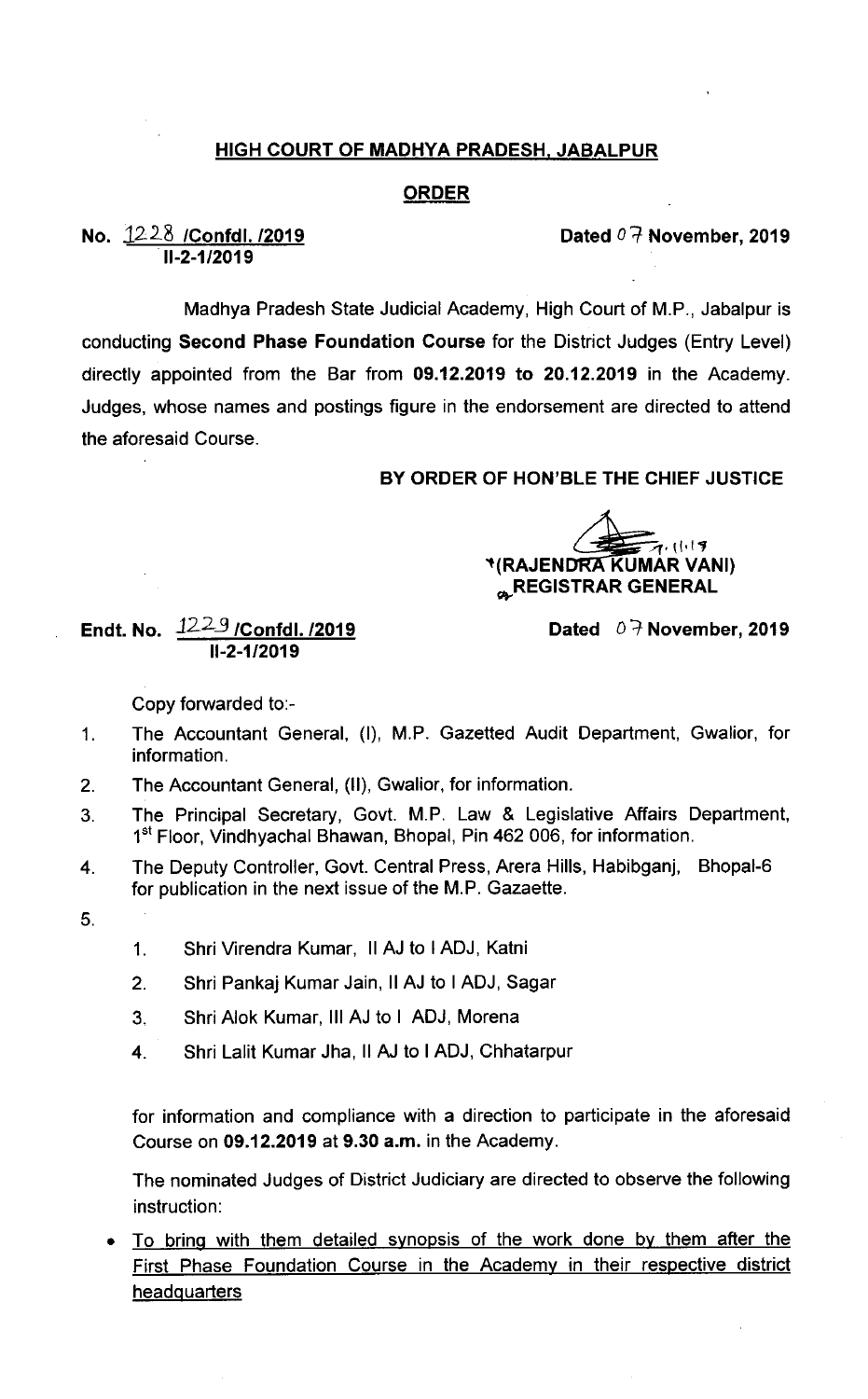- To apprise themselves with the contents of the Joining Instructions available on the MPSJA website www.mpsja.gov.in & www.mpsja.mphc.gov.in and observe the same.
- To attend the Course in prescribed uniform i.e. Black coat, white shirt, grey trousers and black tie.
- 6. The District & Sessions Judge, Katni/ Sagar/ Morena/ Chhatarpur for information and necessary action with a request to instruct the participant Judges to remain present at M.P.S.J.A. building at Jabalpur on the date and time given in the order, positively.
- 7. Director/ Faculty Member (Senior)/Deputy Director/ Assistant Director/ OSD, Madhya Pradesh State Judicial Academy, Jabalpur for information.
- 8. Chief System Analyst, High Court of Madhya Pradesh, Jabalpur, for sending copy of order by e-mail to following Judicial Officers:-
	- 1. District Judge (Inspection), High Court Premises, Jabalpur/ District Judge (Inspection), J.E.-1, Judges Enclave, Residency Area, lndore-452001./ District Judge (Inspection), 28/8, Race-course Road, Opposite Maila Ground, Gwalior (M.P.), for information,
	- 2. Principal Registrar, High Court of M.P., Bench lndore, for information
	- 3. Principal Registrar, High Court of M.P., Bench at Gwalior, New High Court Building, City Centre, Gwalior, for information.
	- 4. Member Secretary, M.P. State Legal Services Authority, 574, South Civil Lines, Jabalpur, for information.
	- 5. Principal Registrar (Judicial)/ (Vigilance)/ (I.LR. & Examination), High Court of M.P., Jabalpur, for information.
	- 6. Member Secretary, State Court Management System Committee, High Court of M.P., Jabalpur, for information,
	- 7. Registrar (I.L.)/ (District Establishment)/ (Judicial-I & Secretary, Juvenile Justice Committee)/ (Judicial-II)/ (Administration)/ (Exam & Labour Judiciary)/ (Work & Infrastructure)/ Sr. Principal System Analyst/ District Judge (Inspection)/ Registrar/Secretary, High Court Legal Service Committee, High Court of Madhya Pradesh, Jabalpur, for information.
- 9. Registrar (E.)/ Deputy Controller Accounts /' Controller Accounts / Joint Registrar (M) / Deputy Registrar (Judicial), High Court of Madhya Pradesh, Jabalpur, for information.
- 10. Registrar-cum-P.P.S. to Hon'ble the Chief Justice, High Court of Madhya Pradesh, Jabalpur, for placing the same before His Lordship for kind information.
- 11. Secretary to Hon'ble Shri Justice High Court of M.P., Jabalpur/ Bench lndore/ Bench Gwalior for placing the same before His Lordship for kind information.